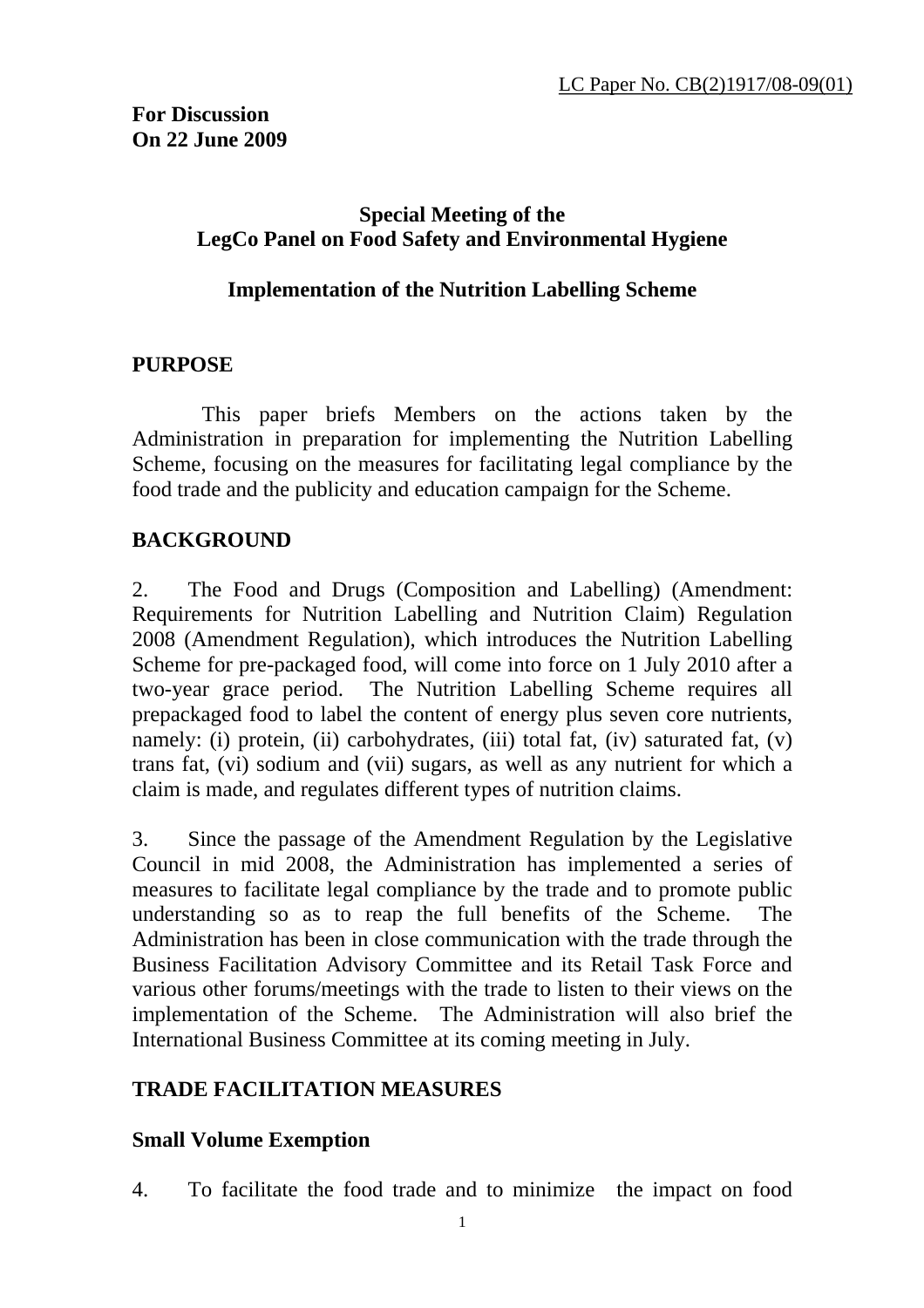choice, a number of exemptions from the nutrition labelling requirements are provided in the Amendment Regulation, e.g. exemption for prepackaged food packed in a container which has a total surface area of less than  $100 \text{ cm}^2$ . In addition, we have introduced a small volume exemption scheme (SVE) for food products with annual sales volume of 30 000 units or below and do not carry nutrition claims. Food manufacturers/ importers need to apply to the Director of Food and Environmental Hygiene (DFEH) for SVE, which is subject to conditions set by DFEH, including the requirement of monthly reporting of sales volume at the importer's/manufacturer's level. Traders will be notified when the sales volume has reached 70% of the 30 000 level (i.e. 21 000 units), and once the sales volume exceeds the limit, i.e. 30 000 units per year, all food items currently being put on the market will have to be labelled in accordance with the legal requirements within 30 days.

5. Recently, some trade representatives inform the Administration that from 1 January 2010, certain major retailers will not accept delivery of products that do not comply with the Nutrition Labelling Scheme and hence request the Centre for Food Safety (CFS) to grant approval to all products eligible for SVE by the end of 2009.

6. The Administration is committed to working with the trade to enable the public to make healthier food choices through the use of nutrition labels, and we have been discussing with the trade to make special arrangement to accommodate the trade's needs. The CFS organized a meeting on 2 June 2009 to consult the trade of the operational details of the special arrangement of accepting SVE application starting from September 2009. The CFS's operation plan was generally supported at the meeting which was attended by over 200 traders. The CFS plans to proceed with the special arrangement as follows –

- (a) Application forms will be available in mid August 2009 and the CFS will begin processing SVE application on 1 September 2009;
- (b) Applications will be processed on a first-come-first-served basis. CFS will respond to the applications as soon as possible, and for applications submitted before 31 October 2009, the applicants will be informed of the result no later than 18 December 2009, provided that all necessary information is submitted; and
- (c) Successful applicants will be required to pay the exemption fee within a specified period in July 2010 for the exemption to take effect on 1 July 2010.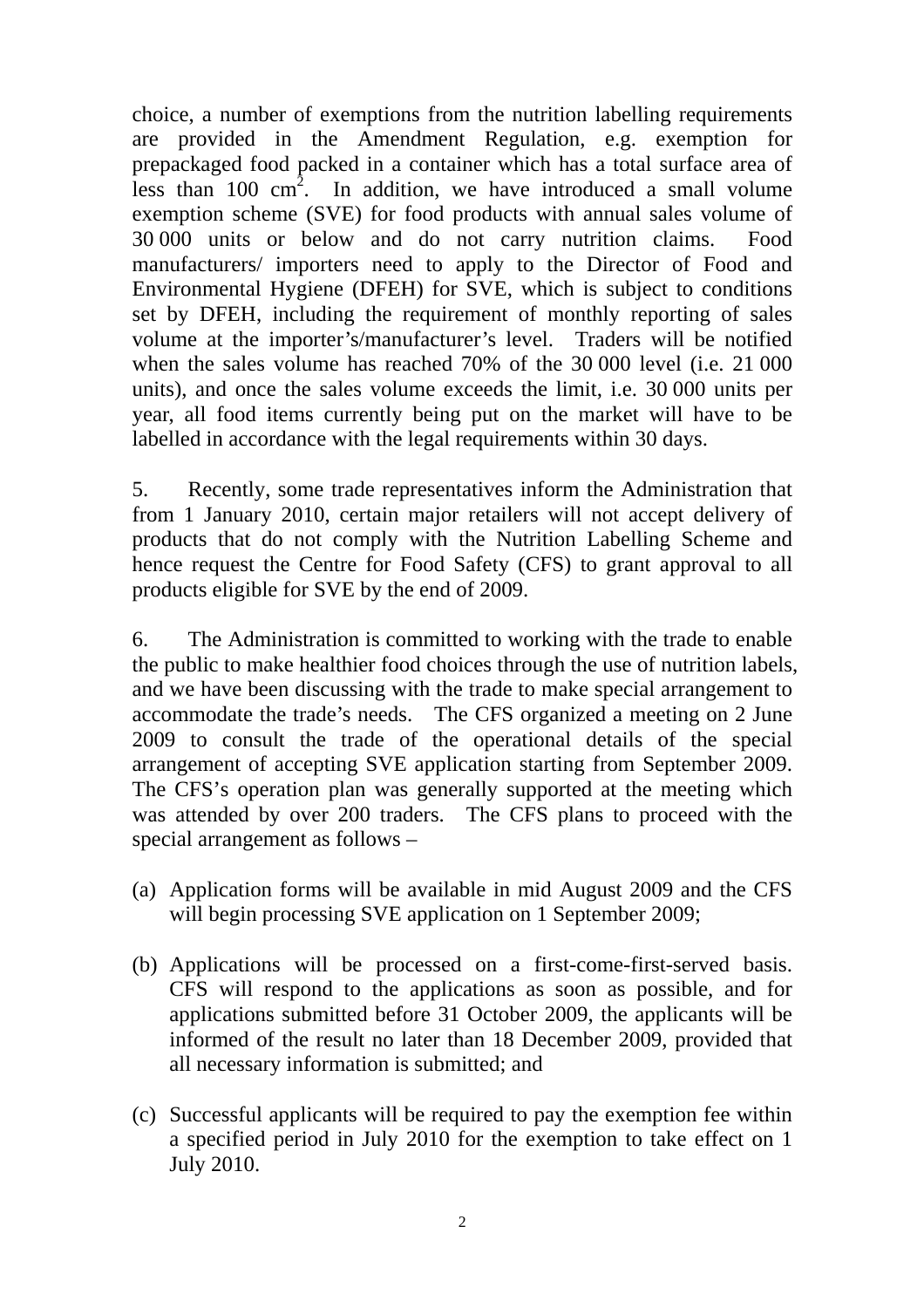# **Laboratory Support**

7. The Administration appreciates that laboratory support is an integral component of the trade's preparation for the Scheme, and has been building up the capacity of the local laboratories long before the introduction of the Amendment Regulation. In addition to the series of inter-laboratory exercises conducted in the past three years and the publication of the "Method Guidance Notes on Nutritional Labelling and Nutrition Claims" (Method Guidance Notes) in June 2008, the CFS co-organized with the Hong Kong Accreditation Service a special seminar on the nutrition labelling test methods in April 2009, in order to encourage more local accredited laboratories to explore providing quality nutrient testing service.

8. The Administration's effort in building up laboratory support is not limited to the local arena. The CFS has been trying to facilitate liaison between the food trade and laboratories outside Hong Kong, in particular those in the Mainland. The CFS has conducted three briefing sessions/seminars in the Mainland between August and December 2008 to brief food traders and laboratory service providers in the Mainland on the requirements of the Scheme. Another briefing session is scheduled for June 2009 in Shenzhen with the Shenzhen Entry-Exit Inspection and Quarantine Bureau. To assist the food trade to select accredited laboratory service providers in the Mainland/overseas, information of Mainland/overseas accreditation organizations is available on the website of the CFS.

9. There are currently at least seven local laboratories that are capable of providing nutrient testing service, and the CFS has been keeping close liaison with these laboratories, in order to keep in view the market situation. According to the latest feedback from these laboratories, their current workload for nutrient testing is below their maximum capacity and they are able to provide laboratory testing service for energy, the seven core nutrients, and some other nutrients, e.g. dietary fibre, cholesterol, vitamins. The laboratories also indicate that they would enhance their capacity or send testing requests to their Mainland/overseas partners should the demand for service increase. To promote quality and consistency in testing, the CFS issued an advisory letter to the seven private laboratories in May 2009, to remind them to adopt the appropriate testing methods, which are elaborated in the Method Guidance Notes.

### **Guidance Notes and Web-based Information**

10. To assist food traders to better understand the requirements of the Nutrition Labelling Scheme, the CFS in June 2008 issued two sets of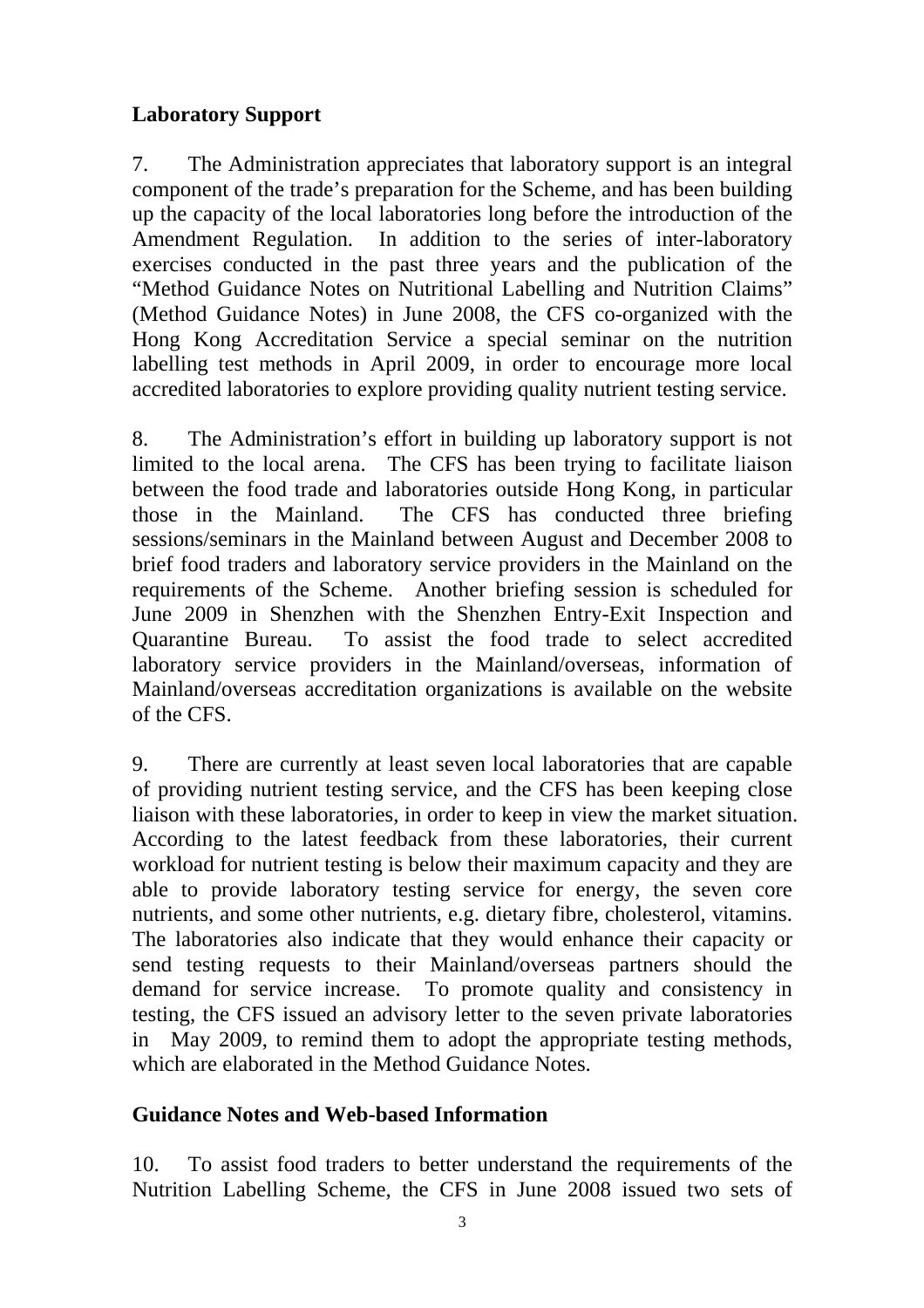guidance notes, namely, "Technical Guidance Notes on Nutrition Labelling and Nutrition Claims" for the trade and the Method Guidance Notes for laboratory service providers. The two Guidance Notes are accessible from the CFS website and have been widely distributed to relevant stakeholders. The CFS also sets up a dedicated web page on the Nutrition Labelling Scheme, containing a large volume of information for the trade and the public.

# **Trade Workshops**

11. The CFS began running workshops for the trade in July 2008, and eleven trade workshops have been organised so far, with over 1 300 participants in total. The workshops are classified into basic and advance levels. CFS staff elaborated the requirements under the Nutrition Labelling Scheme and the Guidance Notes in detail, discussed common problems encountered by the trade and addressed the traders' enquiries at the workshops. Among participants who responded to our evaluation questionnaire, more than 90% agreed that the workshops enhanced their understanding of the Nutrition Labelling Scheme and more than 80% agreed that the workshop facilitated them to solve problems in developing nutrition labels. The CFS will continue to organise more workshops for the trade.

### **Telephone Enquiry Service**

12. The CFS runs a telephone enquiry service on the Nutrition Labelling Scheme for responding to specific enquiries and providing general information. The helpdesk (2381 6096) is manned by experienced CFS staff members to provide direct answers to the enquirers. Starting from February 2009, traders may also call the tri-lingual telephone hotline (2868 0000) which provides pre-recorded messages on various aspects of the Nutrition Labelling Scheme, including nutrition label information, nutrition label format, nutrition claims and the Small Volume Exemption Scheme. Callers can also obtain relevant information by fax or opt to be connected to CFS staff for direct enquiries.

### **Nutrition Label Calculator**

13. The CFS launched a web-based Nutrition Label Calculator in March 2009 to assist the trade in producing nutrition labels in formats that comply with the Amendment Regulation. The Calculator is accessible from the CFS's website for free. An experience sharing session was organised on 12 June 2009 to introduce its use and the trade was provided with hands-on experience in making use of the Calculator.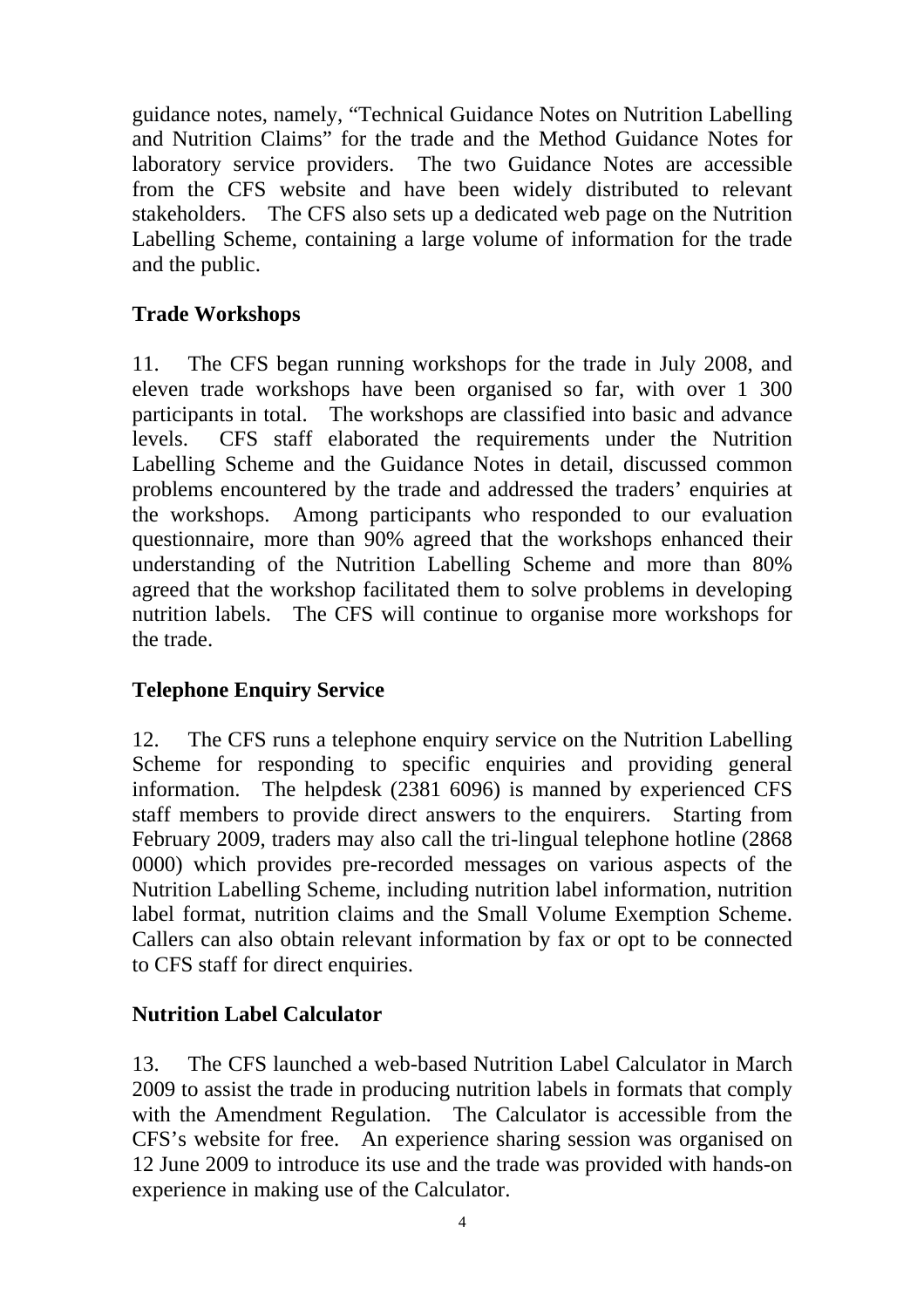#### **Market Survey**

14. In order to have an overview of the impact of the Nutrition Labelling Scheme on the availability of prepackaged food in the market, the CFS will commission an independent consultant to conduct several market surveys before and after the commencement of the Scheme. The first survey will begin before October 2009.

# **PUBLICITY AND EDUCATION CAMPAIGN**

# **Objectives**

15. Education must come hand in hand with the new law to realise the benefits of the Nutrition Labelling Scheme for our consumers. With the steer of the Task Force on Nutrition Labelling Education, which comprises members from various professional bodies, consumer group, food trade, academia and government departments, the CFS formally launched the Publicity and Education Campaign on Nutrition Labelling on 12 March 2009. The three-year Campaign is divided into three phases with different focuses targeting at different audience: (a) to raise awareness in Phase I (June 2008 – July 2009), (b) to enhance understanding in Phase II (August 2009 – June 2010), and (c) to motivate behavioural changes in Phase III (July 2010 – June 2011). The objectives of the Campaign are as follows -

- (a) To increase public awareness and understanding of the Amendment Regulation;
- (b) To increase public awareness and understanding of nutrients and their implications for health;
- (c) To empower the public to use nutrition labelling and incorporate the use of nutrition labelling as part of their healthy eating routine in the longer term; and
- (d) To facilitate the trade to understand the new labelling requirements and to acquire the relevant technical know-how to enhance compliance.

### **Principles**

16. The Campaign is devised on the basis of the principles of stakeholder partnership and effective communication models. We aim to involve important stakeholders who share a common vision to promote nutritional health in Hong Kong, and have formed a strategic network of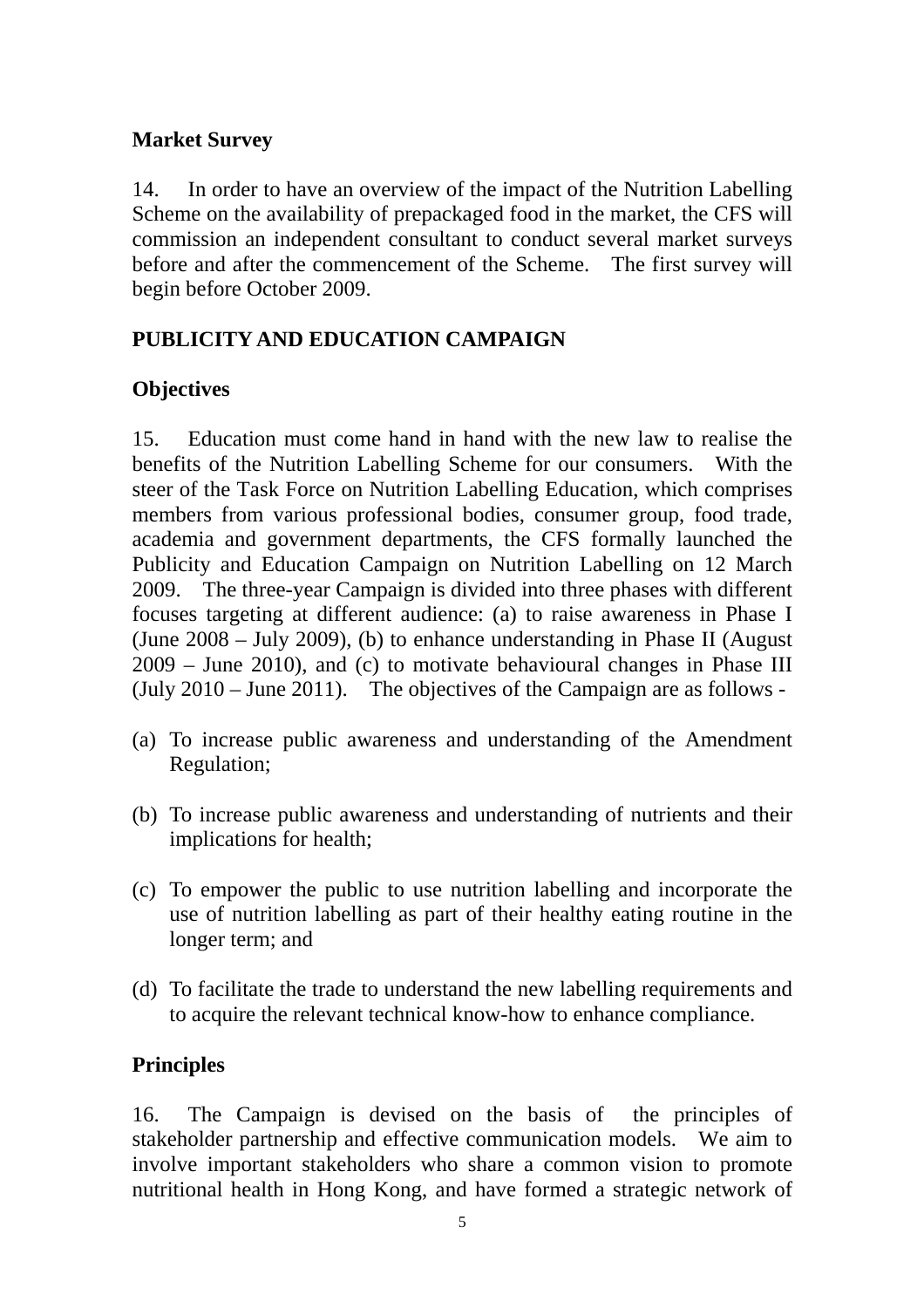educational alliance to deliver health messages to different stakeholders (including health professionals and teachers) through co-ordinated target-based education programmes. We also employ a wide range of communication means to ensure that our health messages reach the target audience effectively, including: resource materials (e.g. posters, pamphlets, pocket-size shopping cards, education television (ETV), on-line tools and thematic video), group briefing sessions, roving exhibitions, health talks, mass media programmes (e.g. newspaper articles, Announcement of Public Interest on TV and radio), studies on nutrients in food, territory-wide thematic event (e.g. Food Safety Day 2009) and distribution of souvenirs, etc. A list of the major initiatives under the Campaign for 2009 is at the Annex.

# **Evaluation**

17. A structured evaluation framework has been drawn up by the Task Force on Nutrition Labelling Education as an integral part of the Campaign to ensure its effectiveness. Evaluation will be conducted at the planning stage through pre-testing messages for the publicity and educational materials; during the process by monitoring quantitative indicators (e.g. number of people visiting website / attending workshops, number of publicity materials distributed); and against the outcome through conducting surveys at different stages of the campaign. To provide for a benchmark for comparison, a baseline survey was conducted in the summer of 2008 to assess public knowledge, attitude and practice towards nutrition labelling.

### **ADVICE SOUGHT**

18. Members are invited to note and comment on the trade facilitation measures and publicity and education campaign undertaken by the Administration in preparation for the implementation of the Nutrition Labelling Scheme.

**Food and Health Bureau** 

**Food and Environmental Hygiene Department Centre for Food Safety** 

**June 2009**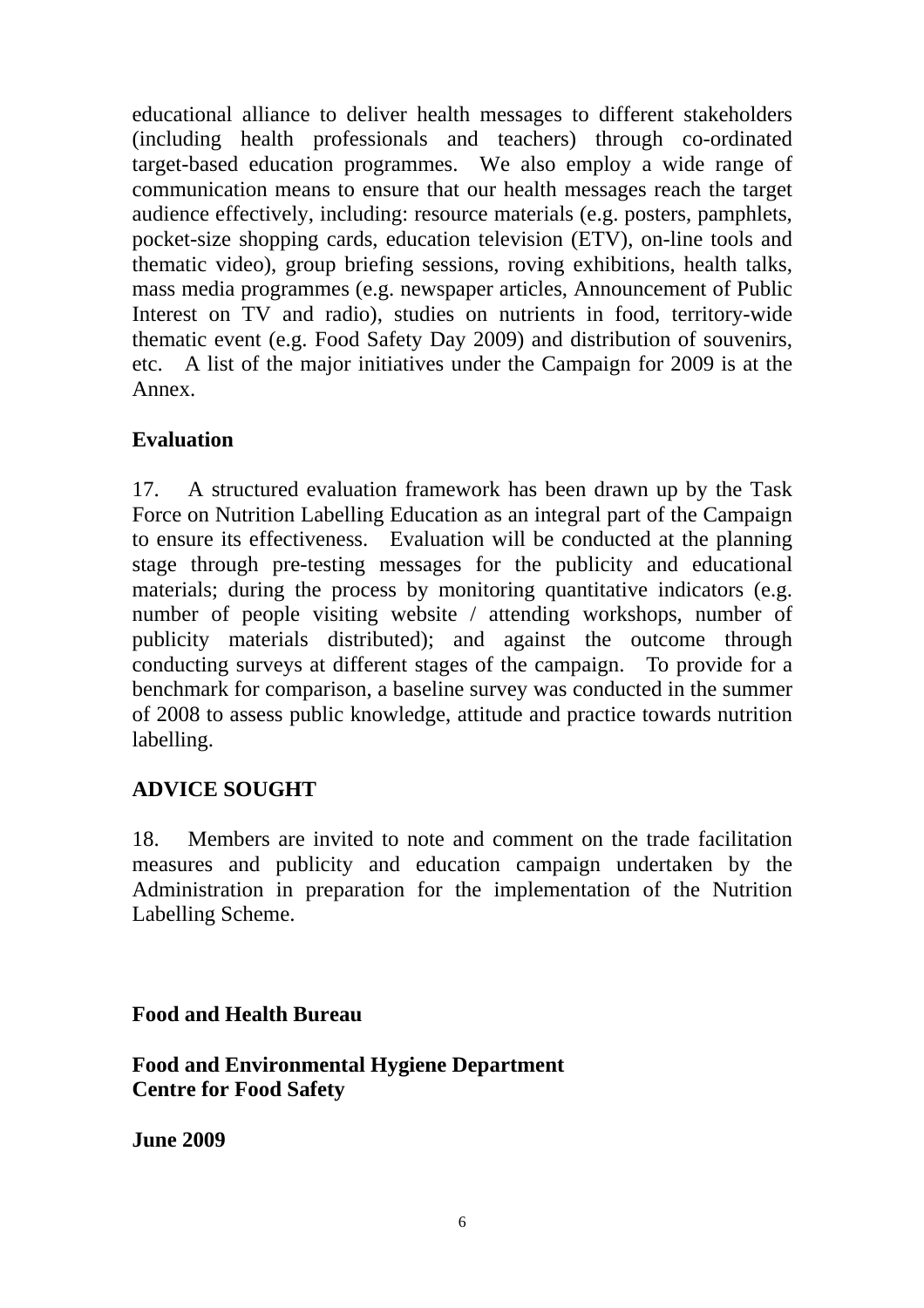#### **Annex**

### **List of Major Initiatives under the Publicity and Education Campaign on Nutrition Labelling for 2009**

#### *Publicity Activities*

- Briefing sessions for educational stakeholders (e.g. dietitians, nurses and doctors)
- Announcement of results of studies on nutrients, such as
	- Sodium in Savoury Snacks (with Consumer Council)
	- Trans Fat in Food
	- Low Sugar Claims of Prepackaged Food
- Announcement of Public Interest on TV and radio
- Roving exhibitions and health talks
- Food Safety Day 2009: Road show, Game booths, Exhibitions, RTHK Broadcast
- Train-the-trainer workshops for educational stakeholders (e.g. health professionals, secondary school teachers)
- Broadcast of short radio/ TV programmes
- Poster advertisement at public transport system

#### *Resource Materials*

- Newspaper feature articles
- <sup>z</sup> Booklets, posters, souvenirs (e.g. desktop calendar, smart card holder, table mat)
- $\bullet$  Thematic video
- Teaching kit
- Computer game for secondary school students
- Web-based gadget for comparing nutrition information of food